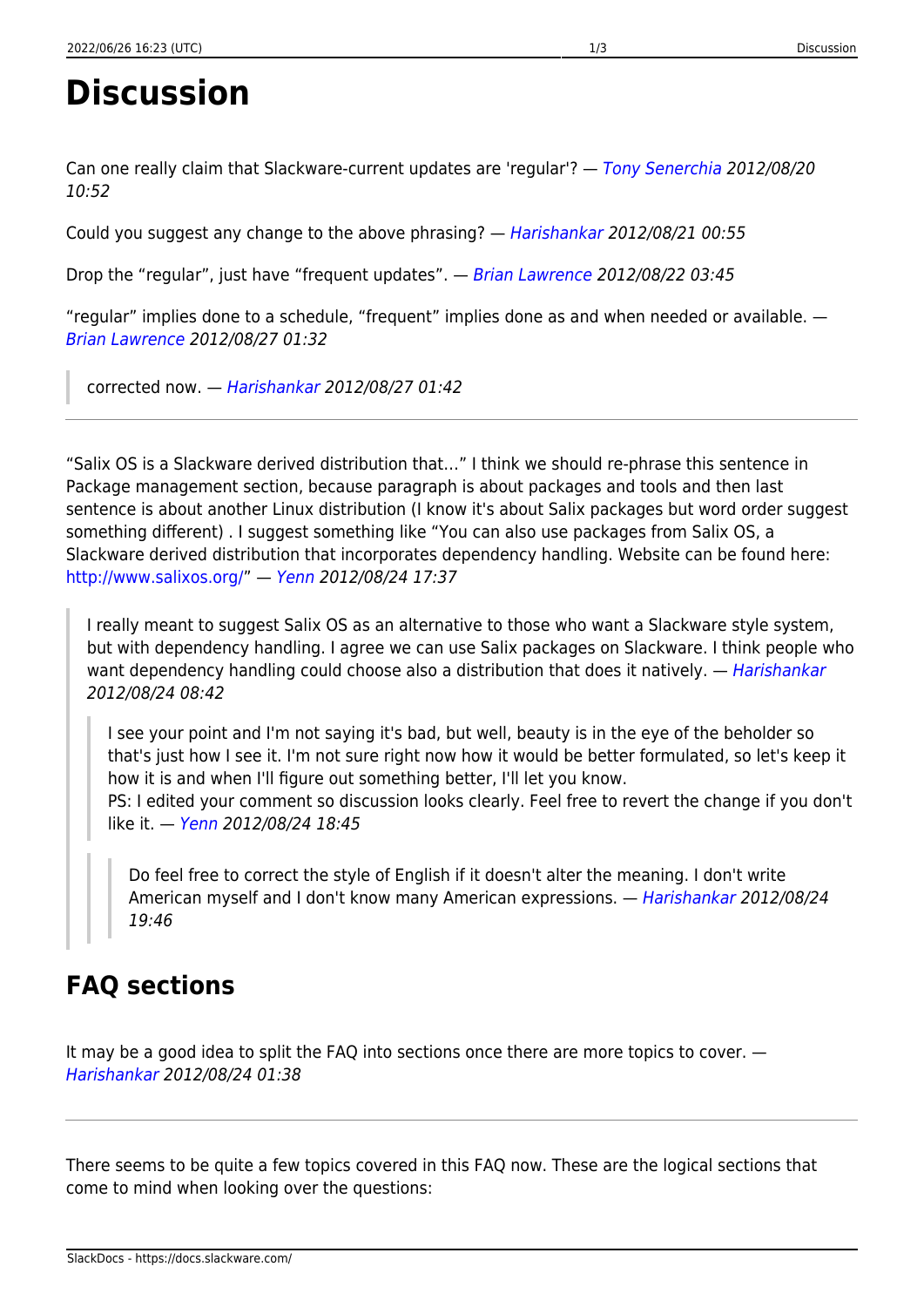- Getting Slackware (questions 1 6)
- Installation & Support (questions 7 12)
- Slackware Philosophy (questions 13 17)

Does anyone have any suggestions? — [Gerardo Zamudio](https://docs.slackware.com/wiki:user:gerardo.zamudio) 2012/08/26 14:54

Good idea. I'll add sections. If anybody wants to tweak them, feel free. — [Harishankar](https://docs.slackware.com/wiki:user:vharishankar) 2012/08/26 19:09

I went ahead and moved the headers up one level so they're a bit bigger. FAQ sections are still prominent. Deleted some horizontal rules that "boxed in" the FAQ sections. The table of contents looks pretty organized this way, too. Any thoughts? - [Gerardo Zamudio](https://docs.slackware.com/wiki:user:gerardo.zamudio) 2012/08/26 20:08

Headings serve a purpose for document structure. I suggest we keep the correct heading levels viz. h1 for main topic heading, h2 for sections and h3 for subsections and so on. **Edited to add: Your heading levels look fine to me**. – Harishankar

In the "Why doesn't Slackware Linux have my favourite "XYZ" software included in the CD/DVD?", delete this sentence: "Be it so, Slackware still packages a large number of commonly used software that are be needed by most users.", please.  $-$  [Brian Lawrence](mailto:nowbrians@yahoo.co.uk) 2012/08/27 02:39

Ignore last remark, I'll edit that line. - [Brian Lawrence](mailto:nowbrians@yahoo.co.uk) 2012/08/27 03:03

I can see a section dealing with the speed of Slackware boot up has been added. The author / poster may also consider mentioning the Lilo's compact option. — [sycamorex](https://docs.slackware.com/wiki:user:sycamorex) 2012/08/31 21:46

I added that section. Please feel absolutely free to improve upon it. I myself don't use LILO, so I didn't know the options in LILO. Anybody with knowledge of LILO may improve it as far as I am concerned. — [Harishankar](https://docs.slackware.com/wiki:user:vharishankar) 2012/08/31 19:48

—— Harishankar, have you then removed the section? I can't see it — [Marcin Herda](https://docs.slackware.com/wiki:user:sycamorex) 2012/08/31 23:29

No it's still here: [Why does Slackware take so long to boot up?](https://docs.slackware.com/slackware:faq#why_does_slackware_take_so_long_to_boot_up) I see that somebody else has added more content to it. — [Harishankar](https://docs.slackware.com/wiki:user:vharishankar) 2012/09/01 00:55

## **Present Contributors of Slackware Linux?**

I have added a list of names mentioned by Patrick in the LQ.org interview as present contributors. Please feel free to add names which I might have left out due to my ignorance. — [Harishankar](https://docs.slackware.com/wiki:user:vharishankar) 2012/08/31 21:21

In the section "Why doesn't Slackware's package manager do dependency handling?", change "number" to "amount" in "A significant number of Open Source software...". — [Brian Lawrence](https://docs.slackware.com/wiki:user:brianl)